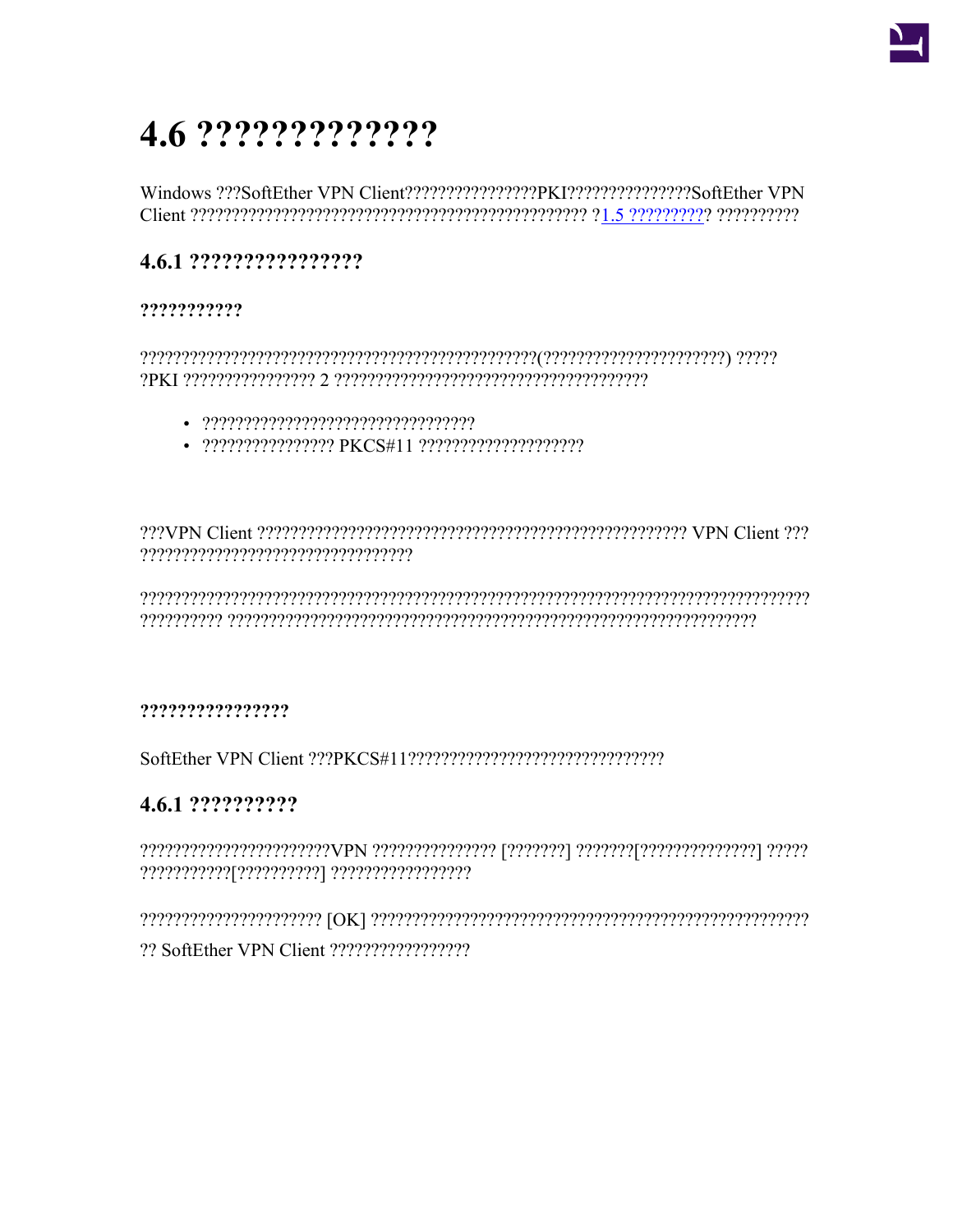$4 - 6 - 1$ .png

 $???????????????$ 

# 

?????????????????

????] ??????????

 $? ? ? ? ? ? ? ? ? ? ? ? ? ? ? ? ? ? ? ? ? ? ? ? ? ? ?$ 

 $4 - 6 - 2$ .png

 $????????????????$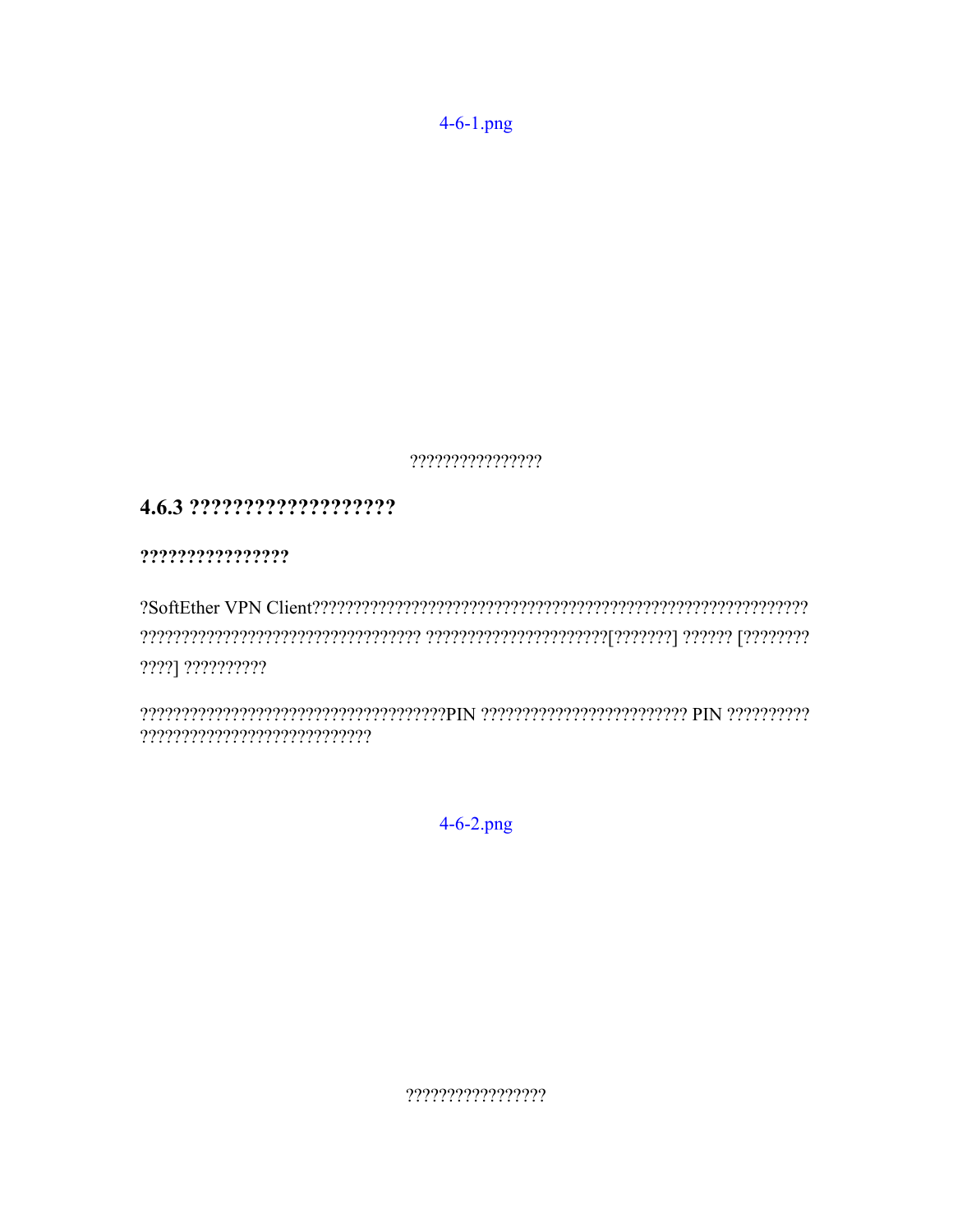- $\blacksquare$  X.509 ??????????????
- $-$  RSA ?????????????
- 

????????????????????

????????????

 $4 - 6 - 4$ .png

 $4 - 6 - 5$ .png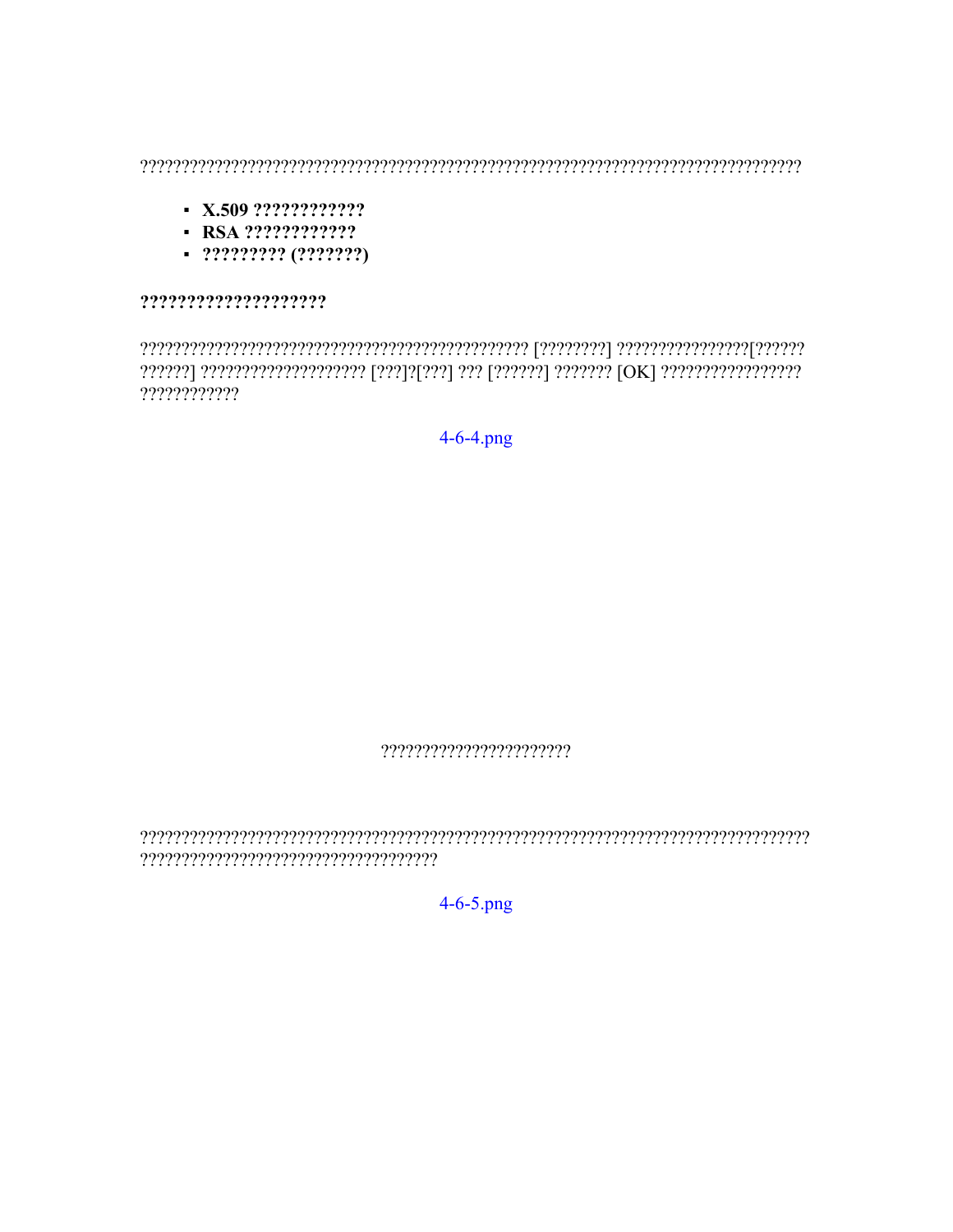?????????????????????

#### ??????????????????????

#### 

??????????

 $4 - 6 - 6$ .png

??????????????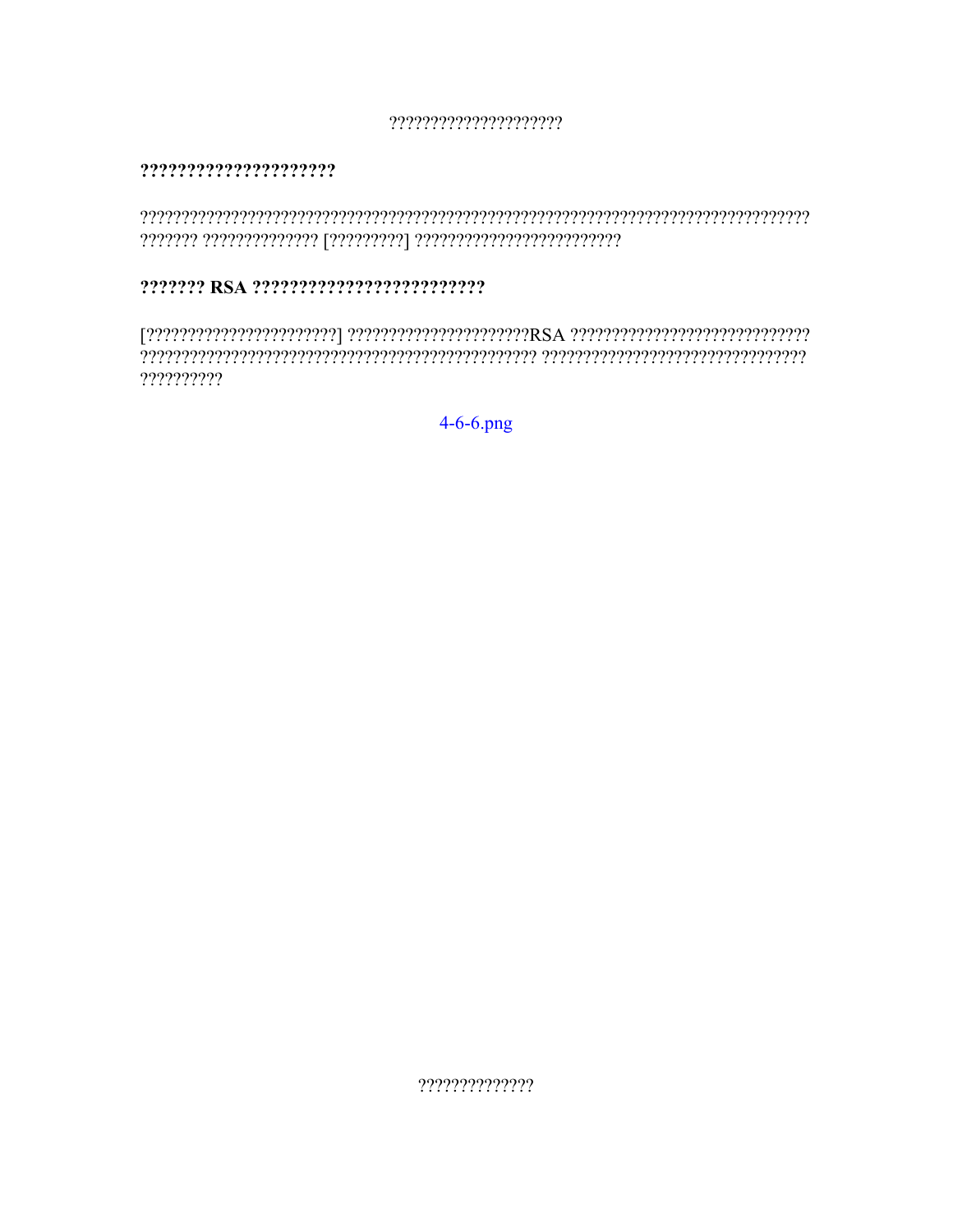#### 

## 4.6.4 ?????????????????

# 4.6.5 PIN ??????

 $[7]\textcolor{red}{?}\textcolor{blue}{?}\textcolor{blue}{?}\textcolor{blue}{?}\textcolor{blue}{?}\textcolor{blue}{?}\textcolor{blue}{?}\textcolor{blue}{?}\textcolor{blue}{?}\textcolor{blue}{?}\textcolor{blue}{?}\textcolor{blue}{?}\textcolor{blue}{?}\textcolor{blue}{?}\textcolor{blue}{?}\textcolor{blue}{?}\textcolor{blue}{?}\textcolor{blue}{?}\textcolor{blue}{?}\textcolor{blue}{?}\textcolor{blue}{?}\textcolor{blue}{?}\textcolor{blue}{?}\textcolor{blue}{?}\textcolor{blue}{?}\textcolor{blue}{?}\textcolor{blue}{?}\textcolor{blue}{?}\textcolor{blue}{?}\textcolor{blue}{?}\textcolor{blue}{?}\$ 

 $4 - 6 - 7$ .png

???????? PIN ???????

## 4.6.6 ???????????? VPN Server ????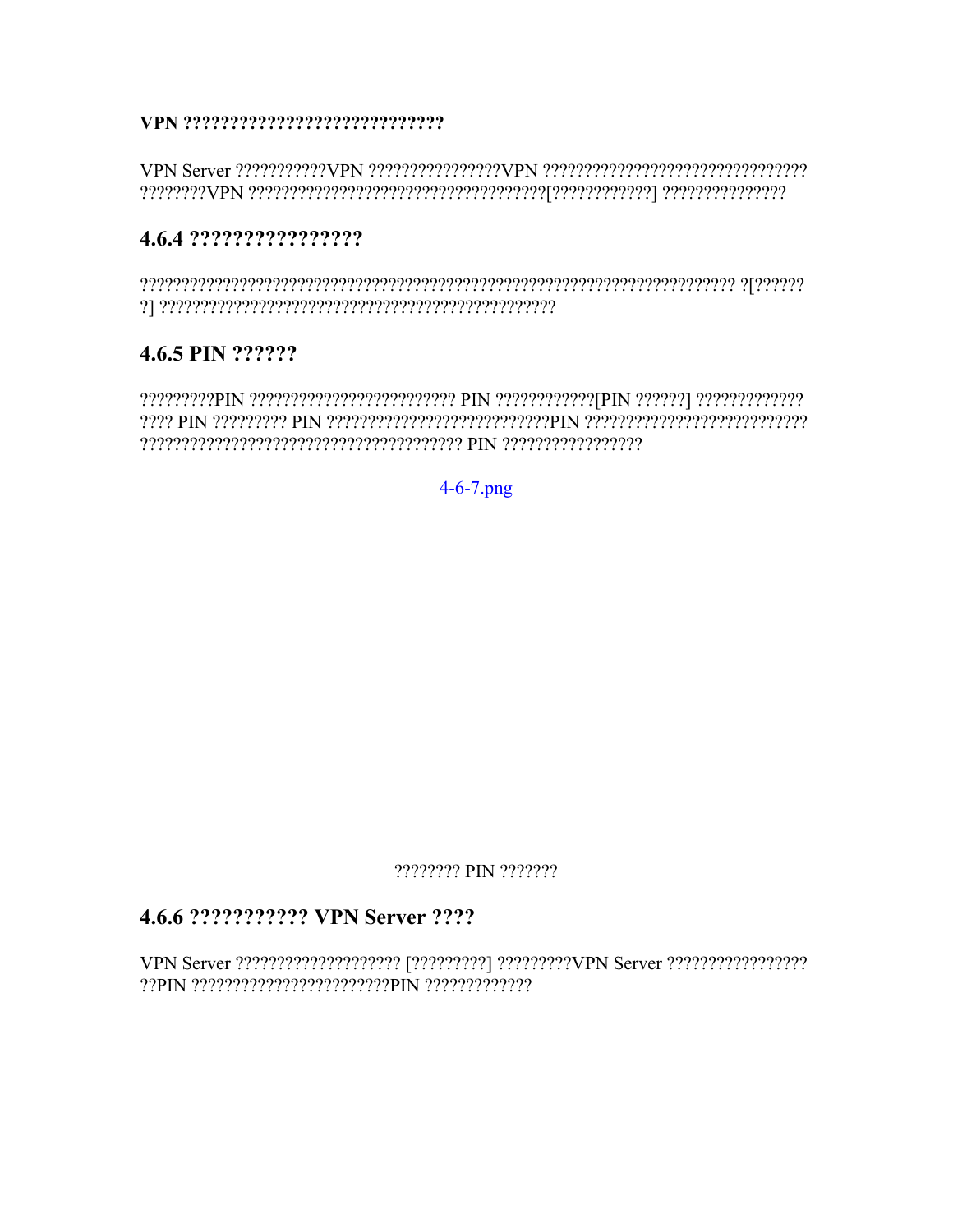[4-6-8.png](https://ja.softether.org/@api/deki/files/276/=4-6-8.png)

#### ??????????? PIN ???????

## **4.6.7 ???? PKCS#11 ? DLL ???????**

SoftEther VPN Client ???Windows ???????????????????????????????????? DLL ??????? ?????????????????????

#### **???? PKCS#11 ? DLL ?????**

DNPS9P11.DLL EP1PK111.DLL DNPFP11.DLL ETPKCS11.DLL F3EZSCL2.DLL ASEPKCS.DLL PK2PRIV.DLL DSPKCS.DLL JPKIPKCS11.DLL P11STD9.DLL P11STD9A.DLL K1PK112.DLL libmusclepkcs11.dll aetpkss1.dll LTPKCS11.dll ep2pk11.dll icardmodpk.dll gtop11dotnet.dll gtop11dotnet64.dll

PKCS#11 ????? DLL ???????????????????????????????????????????????????????????? ????????? DLL ???????????????????????????????????????????????????????